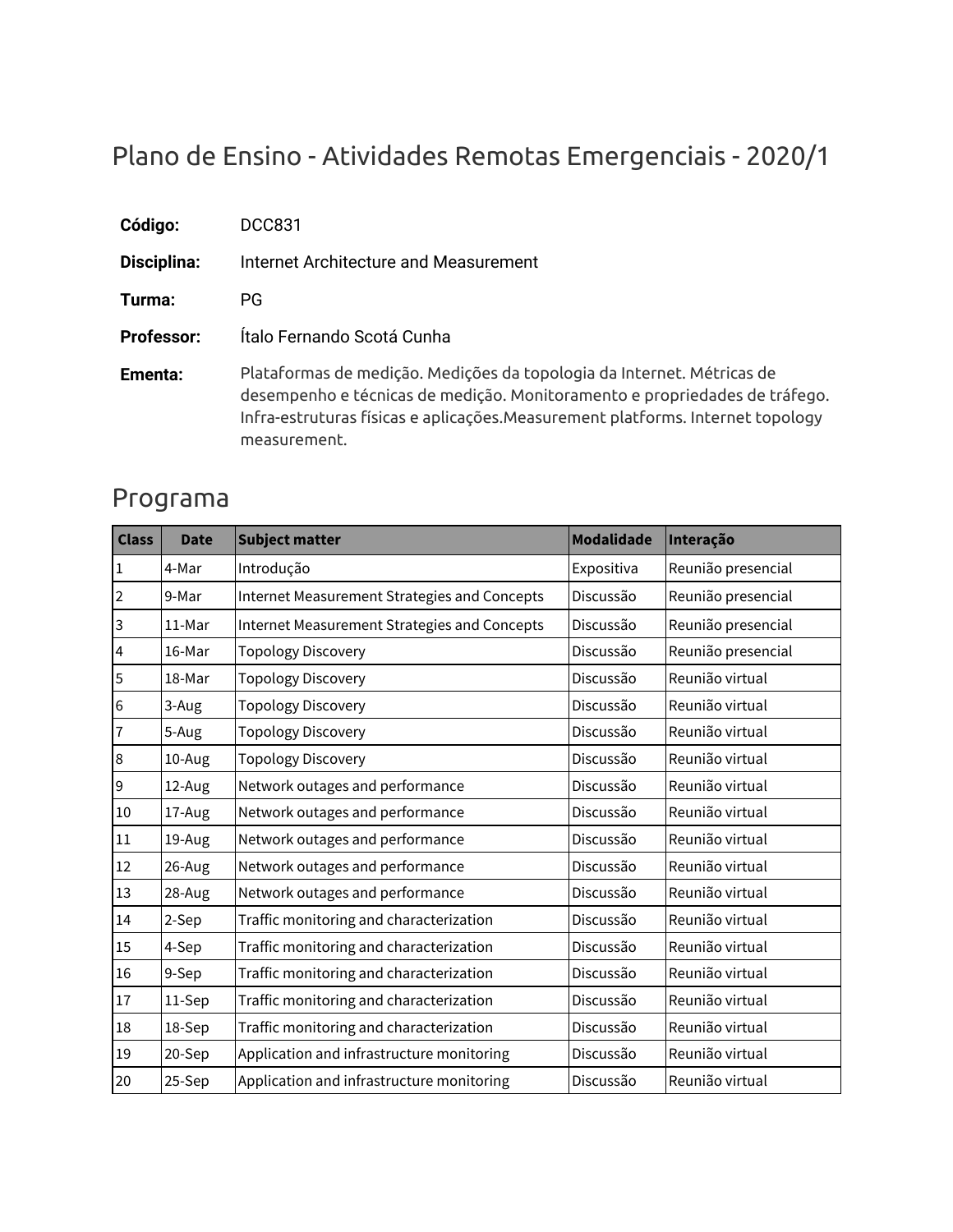| 21 | 27-Sep   | Application and infrastructure monitoring | Discussão  | Reunião virtual |
|----|----------|-------------------------------------------|------------|-----------------|
| 22 | $2$ -Oct | Application and infrastructure monitoring | Discussão  | Reunião virtual |
| 23 | 4-Oct    | Application and infrastructure monitoring | Discussão  | Reunião virtual |
| 24 | $11-Oct$ | Routing measurement and modeling          | Discussão  | Reunião virtual |
| 25 | $13-Oct$ | Routing measurement and modeling          | Discussão  | Reunião virtual |
| 26 | 18-Oct   | Routing measurement and modeling          | Discussão  | Reunião virtual |
| 27 | $20-Oct$ | Routing measurement and modeling          | Discussão  | Reunião virtual |
| 28 | $25-Oct$ | Routing measurement and modeling          | Discussão  | Reunião virtual |
| 29 | 27-Oct   | Project presentations                     | Expositiva | Reunião virtual |
| 30 | 1-Nov    | Project presentations                     | Expositiva | Reunião virtual |

## Bibliografia

- Internet Measurement: Infrastructure, traffic, and applications. Mark Crovella and Balachander Krishnamurthy. Wiley.
- Artigos de conferências e jornais científicos como ACM SIGCOMM, USENIX NSDI, ACM IMC, NDSS, USENIX Security, ACM CCS, ACM WWW, ACM/IEEE ToN.

### Material de Apoio

- Moodle (Slides, artigos, resenhas)
- Ferramentas de colaboração (Google Docs, Google Sheets, Google Forms)
- Ferramentas de videoconferência (Zoom, Meet, Teams)

### Avaliação

- Resenhas e sumários: 30 pontos, divididos uniformemente entre as aulas de discussão
- Participação: 30 pontos, divididos uniformemente entre as aulas de discussão
- Projeto: 40 pontos
	- Proposta: 10 pontos
	- Relatório de progresso: 15 pontos
	- Relatório final: 15 pontos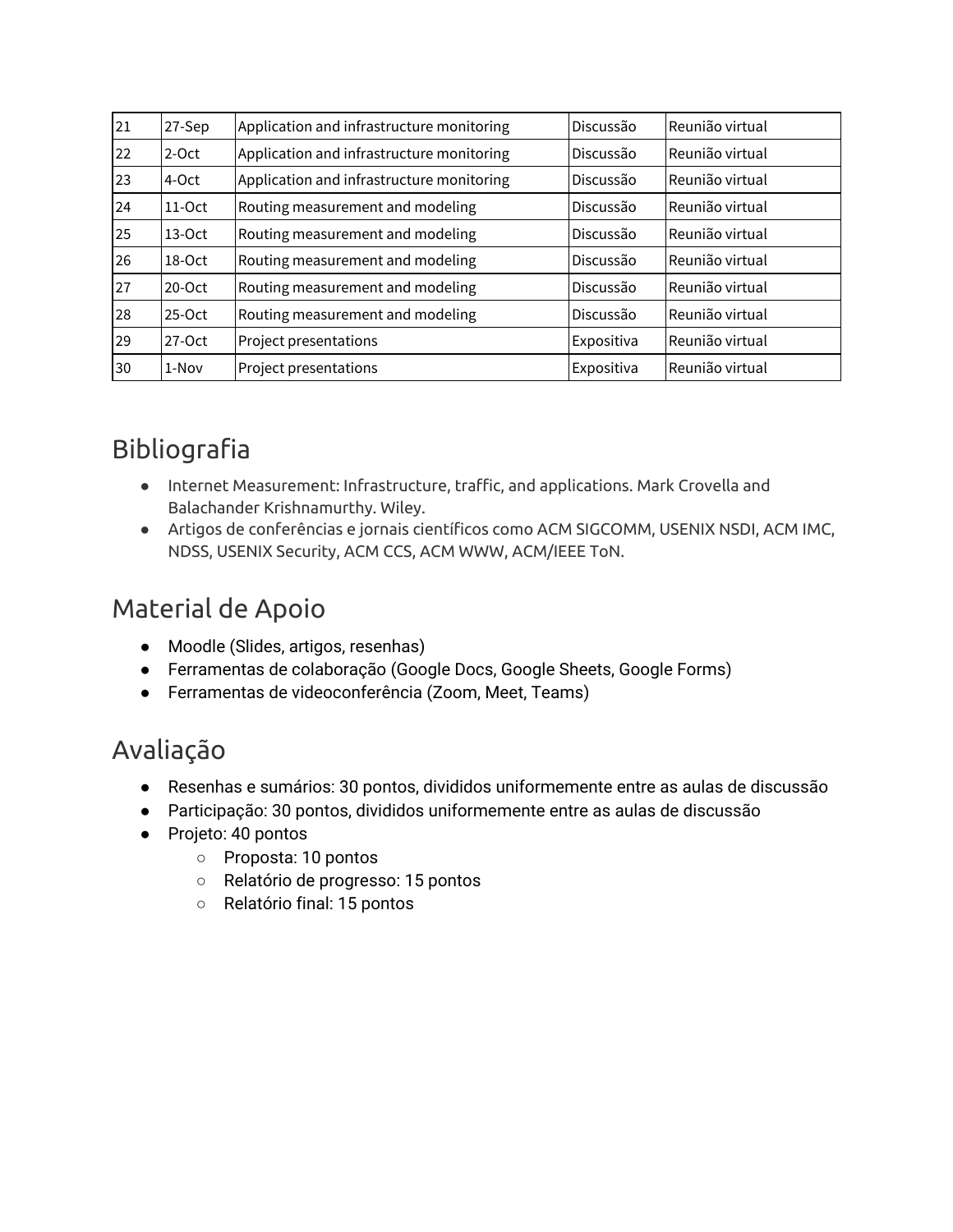### General information

- Requirements: Computer Networks (DCC023) or an equivalent course
- 2 credits (30h)

### Syllabus

Measurement platforms. Internet topology measurement. Performance metrics and measurement techniques. Traffic properties and monitoring. Infrastructure and applications.

### Goals

Provide students with knowledge:

- Understanding of properties of the current Internet: how it has evolved, trends, and current challenges;
- Understanding of network monitoring techniques: how they work and how they can be extended;
- Understanding of internet applications and traffic properties: performance, availability, and scale.

### Programa

- Introduction to network measurement and monitoring
	- Measurement platforms
- Network topology
	- AS, PoP, facility, router, and interface-level Internet topologies
	- Identification, characterization, and impact of Internet exchange points
	- IP geolocation
	- Routing policies and AS relationships
- Network outages and performance
	- Failures and outages
	- Packet loss
	- One-way and round-trip latency
	- Queueing
	- Link bandwidth, capacity, and (TCP) throughput
- Traffic monitoring and characterization
	- Packet and flow classification
	- Monitoring points, traffic types, and client populations
	- Deep packet inspection
	- Anomaly detection
- Application and infrastructure monitoring
	- Network scanning and host discovery